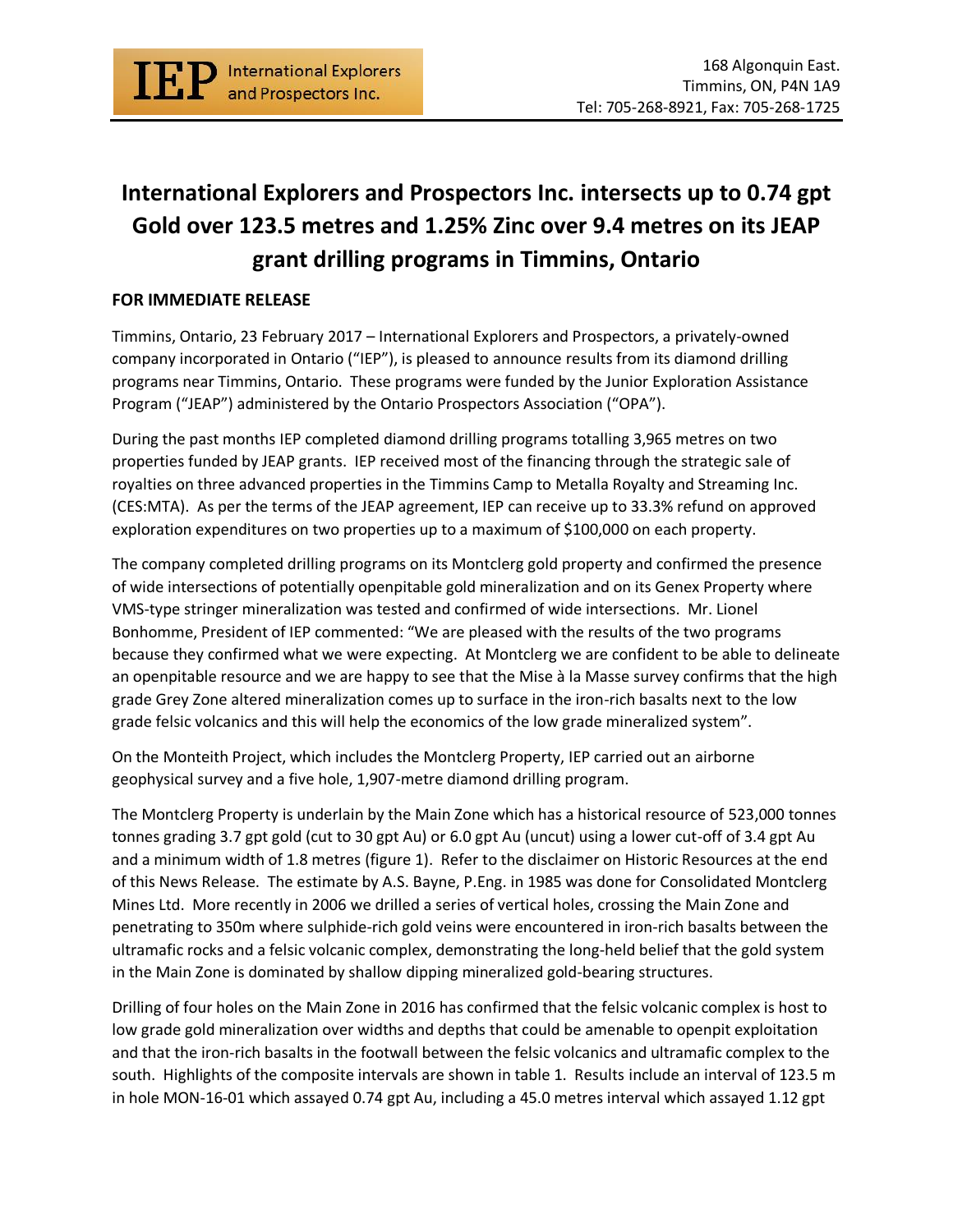

Au and a 87.0 metre interval in hole MON-16-02 which assayed 0.78 gpt Au, including 28.5 metres which assayed 1.11 gpt Au. At depth in the iron-rich basalts near the contact with the felsic volcanics hole MON-16-04 assayed 5.54 gpt Au over 1.8 m within a wider interval of 4.8 meters at 3.01 gpt Au. Further down the hole a 9.1 metre interval assayed 2.1 gpt Au which included a 1.5 m sample at 7.54 gpt Au.



*Figure 1: Geology of Montclerg Property and location of collars of 2016 diamond drilling program (From Mackey, 2013, NI-43- 101 Technical Report)..*

Hole MON-16-05 was drilled on the Canamax zone and intersected a porphyry unit at the contact between the ultramafic complex and the Porcupine sediments to the south. At the porphyry-sediment contact the hole returned 1.1 gpt Au over 1.5 metres.

Mineralization in the felsic volcanic complex is related to intense micro-fracturing of the rock and up to a few percent disseminated arsenopyrite and pyrite. Higher gold grades appear to correlate with greater sericitization and iron-carbonate alteration and a higher abundance of pyrite. In the iron-rich basalt the gold mineralization is found in Grey Zone altered zones composed of graphite and muscovite that contain up to semi-massive pyrite over short intervals.

Our future efforts on the Montclerg Property will focus on systematically expanding the low grade gold mineralization in the felsic volcanic complex in an effort to delineate an openpitable resource and to carry out near surface drill testing for Grey Zone alteration structures in the iron-rich basalts at the south contact of the felsic volcanics. There is ample evidence from the historic drilling that the low grade zone can be extended over 450 metres along strike and that the mineralization in the iron-rich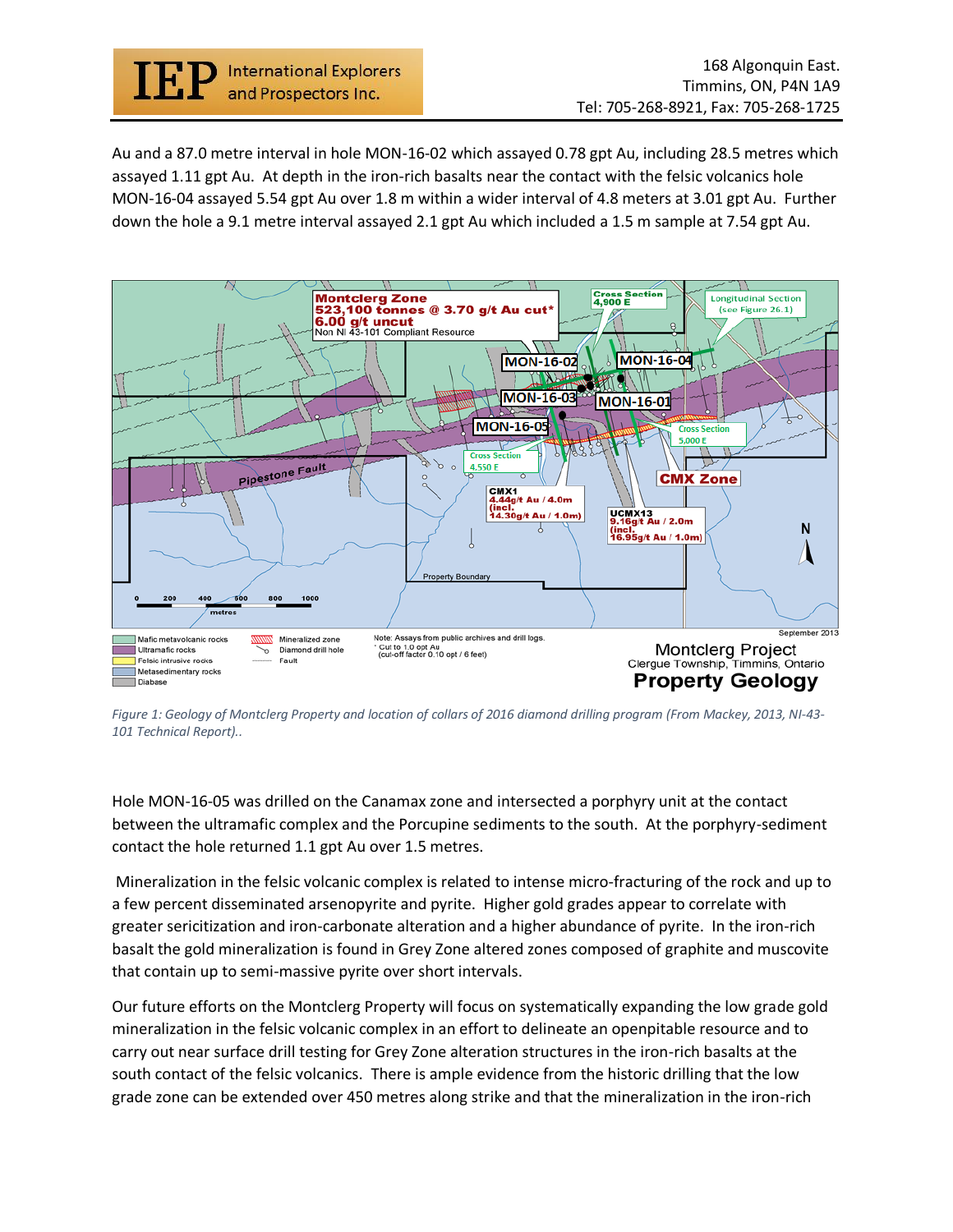

basalts has been followed intermittently for over 500 metres and extends to depths of at least 350m vertical.

|                   | From  | To    | <b>Interval</b> | Au_gpt |
|-------------------|-------|-------|-----------------|--------|
| <b>MON-16-01</b>  | 19.0  | 142.5 | 123.5           | 0.74   |
| incl.             | 40.5  | 85.5  | 45.0            | 1.12   |
| incl.             | 54.0  | 72.0  | 18.0            | 1.79   |
| and incl.         | 121.5 | 142.5 | 21.0            | 0.94   |
| <b>MON-16-02</b>  | 63.0  | 150.0 | 87.0            | 0.78   |
| incl.             | 63.0  | 91.5  | 28.5            | 0.99   |
| and incl.         | 117.0 | 145.5 | 28.5            | 1.11   |
| <b>MON-16-03</b>  | 20.0  | 150.0 | 130.0           | 0.58   |
| incl.             | 67.5  | 87.0  | 19.5            | 0.94   |
| and incl.         | 103.5 | 150.0 | 46.5            | 0.83   |
| incl.             | 121.5 | 150.0 | 28.5            | 1.02   |
| <b>MON-16-04</b>  | 48    | 64.5  | 16.5            | 1.07   |
|                   | 169.2 | 174   | 4.8             | 3.01   |
| incl.             | 169.2 | 171   | 1.8             | 5.54   |
|                   | 303.0 | 304.5 | 1.5             | 7.54   |
|                   | 310.5 | 312.2 | 1.7             | 4.02   |
| <b>MON-16-05B</b> | 231.0 | 240.0 | 9.0             | 0.47   |
| incl.             | 231.0 | 232.5 | 1.5             | 1.11   |

*Table 1: Summary of Composite intervals from Montclerg 2016 diamond drilling program.*

On the Kamiskotia Project, which includes the Genex and Godfrey township properties along with the Turnbull and Carscallen properties, the work program comprised a deep-penetrating airborne VTEM™ survey to detect deeply buried VMS targets within the Godfrey, Turnbull and Carscallen township areas which are part of the Blake River and Kidd Munro Assemblages, respectively. On the Genex Property IEP undertook an 8-hole diamond drilling program totalling 2,058 metres (figure 2).

At Genex, a polymetallic sulphide deposit that was mined on a small scale in the 1960's when an onsite mill produced 242 tonnes of concentrate at a grade between 21 to 27% Cu from an existing reserve totaling 120,600 tonnes at 2.22% Cu (MNDM, OFR5118). Refer to the disclaimer on Historic Resources at the end of this News Release. The zone is part of a syn-volcanic stringer zone complex in felsic and mafic volcanic rocks (MNDM, OFR6156). Drilling by IEP in 2000 to directly test the stringer mineralization intersected high grades over short intervals and, in addition, broad low grade intervals including EGG32- 30 (6.67% Zn, 1.40% Cu, 0.26% Pb and 12.0 gpt Ag over 2.9m starting at 12.85m), EGG32-37 (4.03% Cu,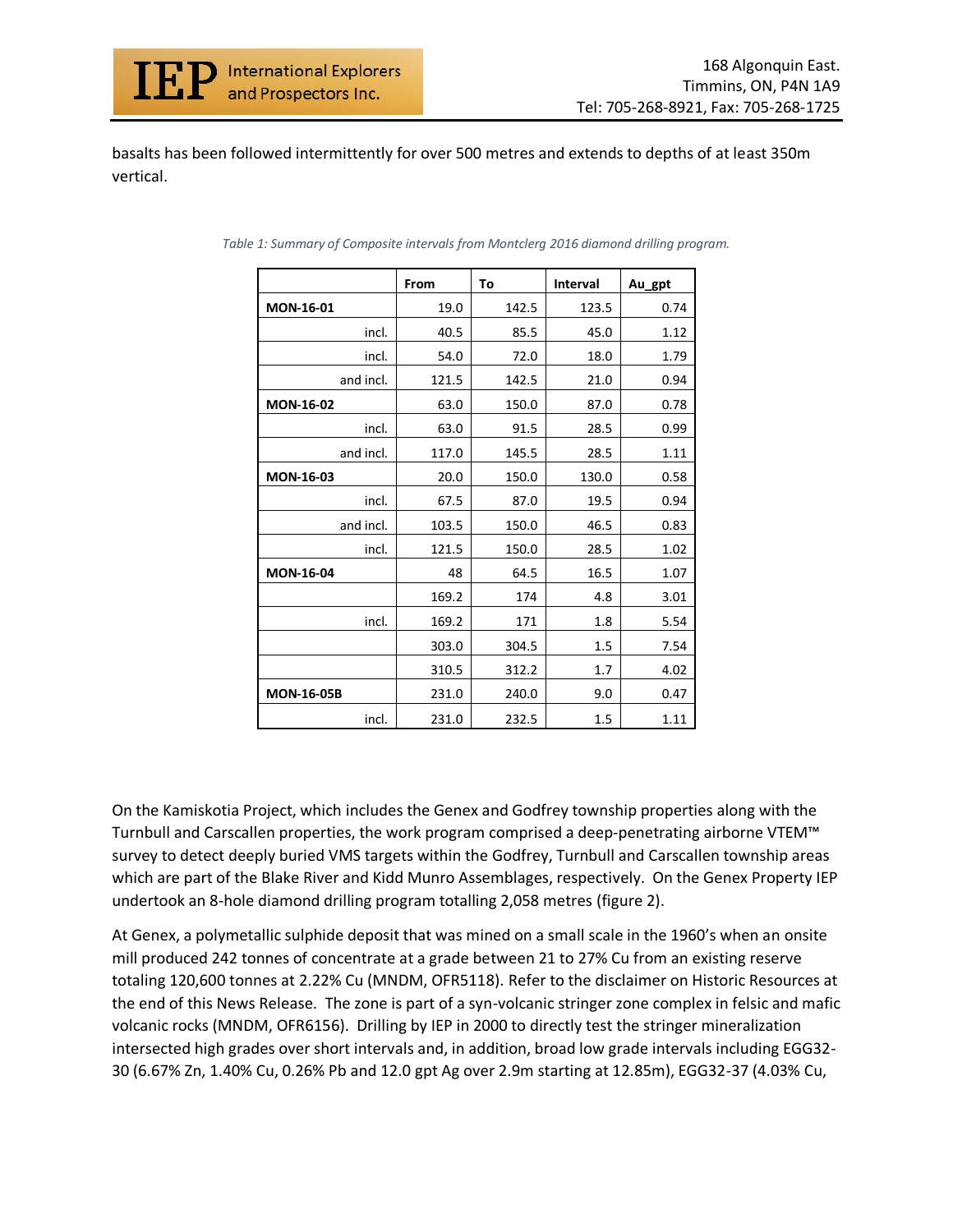

0.18% Zn and 0.37 gpt Au over 2.95 m starting at 20.0m) and EGG32-36 (0.46% Cu, 0.87% Zn, 6.6 gpt Ag, and 0.13 gpt Au over 24.1m).



*Figure 2: Geology of Genex Property and location of collars of 2016 diamond drilling program with composite assay highlights.* 

A recent (2014) induced polarization survey identified a major chargeability anomaly on the Genex property that encompasses the old mine (A and H zones) and has been interpreted by IEP's geological and geophysical staff to represent a broad VMS stringer zone. The chargeability anomaly measures approximately 600 by 500m and the interpretation suggests that syn-volcanic mineralization occurs in two ENE-trending structures separated by a NS trending stratiform horizon that corresponds to the C-Zone. The drilling was oriented to intersect the stringer zones at high angle to test for a near surface, open-pitable resource.

Results of the drilling confirm the broadly distributed low grade mineralization in the volcanic rocks that coincides with the IP chargeability anomaly previously outlined on the property. Analytical results are summarized in table 2 below.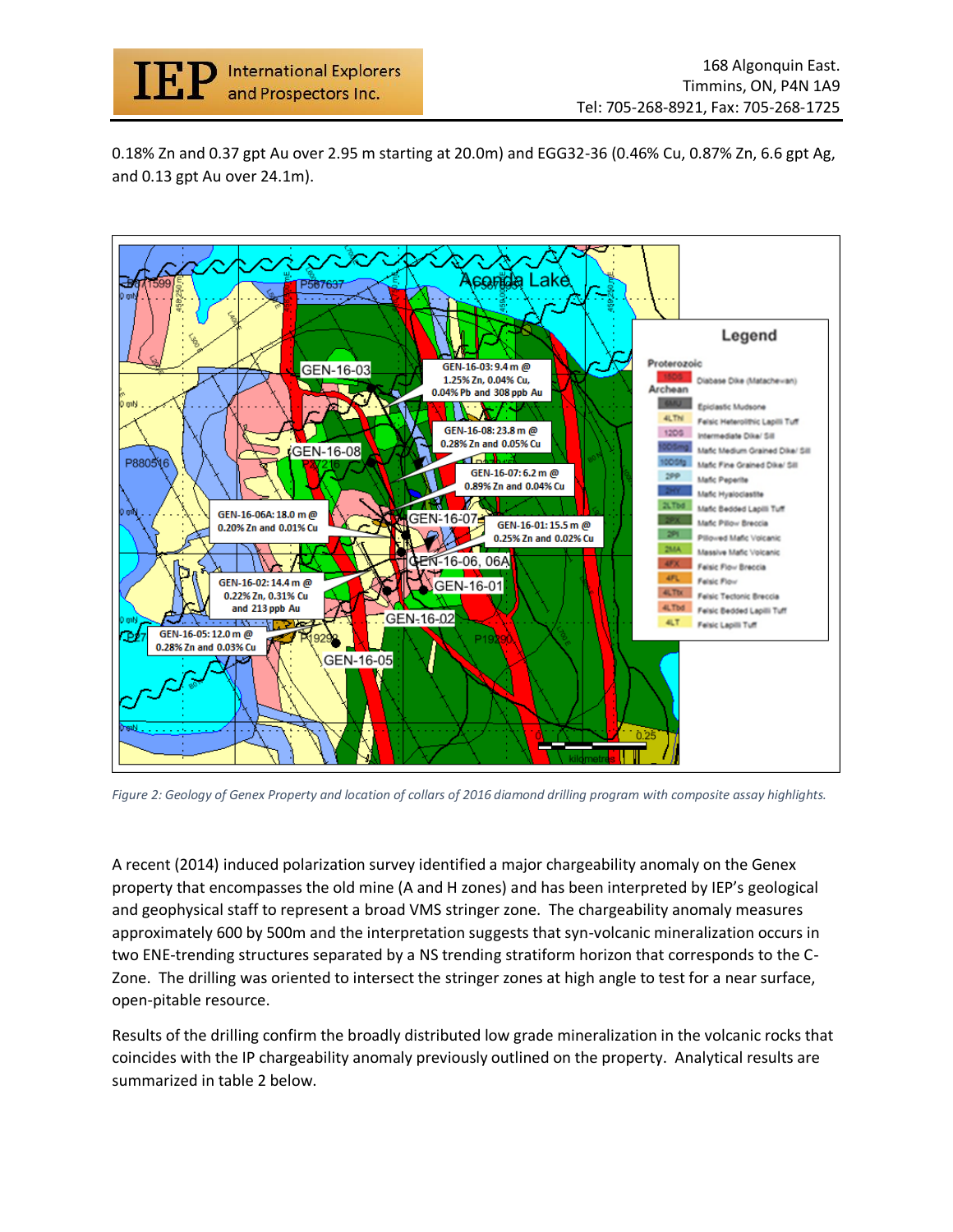

The best results from the program include a 14.4 m interval in hole GEN-16-02 which assayed 0.31% Cu, 0.22% Zn and 0.21 gpt Au, hole GEN-16-03 which assayed 1.25% Zn, 0.04% Cu and 0.31 gpt Au over 9.4 metres.

|            | From  | To    | Interval       | Cu_pct | Zn_pct | Pb_pct | Au_ppb         |
|------------|-------|-------|----------------|--------|--------|--------|----------------|
| GEN-16-01  | 37    | 48    | 15.5           | 0.02   | 0.25   | 0.004  | 30             |
|            | 149.2 | 156.4 | 7.2            | 0.09   | 0.13   | 0.004  | 229            |
| GEN-16-02  | 96.6  | 111   | 14.4           | 0.31   | 0.22   | 0.004  | 213            |
|            | 135.8 | 137.8 | $\overline{2}$ | 0.78   | 0.01   | 0.003  | 703            |
|            | 154.7 | 163   | 8.3            | 0.03   | 0.19   | 0.003  | 135            |
|            | 256   | 264   | 8              | 0.01   | 0.17   | 0.003  | 19             |
| GEN-16-03  | 3.6   | 30.2  | 26.6           | 0.09   | 0.21   | 0.004  | 31             |
| incl.      | 15.5  | 16.8  | 1.3            | 1.42   | 1.04   | 0.010  | 403            |
|            | 40.4  | 69    | 28.6           | 0.05   | 0.71   | 0.016  | 171            |
| incl.      | 52.6  | 60.5  | 9.4            | 0.04   | 1.25   | 0.035  | 308            |
| incl.      | 58.4  | 60.5  | 2.1            | 0.13   | 4.75   | 0.130  | 1335           |
|            | 197.8 | 200.8 | $\overline{3}$ | 0.06   | 0.23   | 0.003  | 14             |
| GEN-16-04  | 99.5  | 106.5 | $\overline{7}$ | 0.01   | 0.09   | 0.004  | 8              |
|            | 120   | 147.7 | 27.7           | 0.02   | 0.24   | 0.003  | $\overline{7}$ |
|            | 158.1 | 170.3 | 12.2           | 0.19   | 0.11   | 0.003  | 69             |
|            | 240.5 | 252.5 | 13.5           | 0.02   | 0.19   | 0.002  | 6              |
| GEN-16-05  | 69.9  | 73.9  | $\overline{4}$ | 0.05   | 0.46   | 0.008  | 46             |
|            | 85.5  | 97.5  | 12             | 0.03   | 0.28   | 0.002  | 25             |
| GEN-16-06A | 96    | 114   | 18             | 0.01   | 0.20   | 0.003  | 60             |
|            | 172.5 | 180   | 7.5            | 0.03   | 0.14   | 0.003  | 71             |
|            | 193.5 | 199.5 | 6              | 0.01   | 0.17   | 0.004  | 26             |
| GEN-16-07  | 184.8 | 190   | 6.2            | 0.04   | 0.89   | 0.004  | 63             |
| GEN-16-08  | 125.6 | 149.4 | 23.8           | 0.05   | 0.28   | 0.007  | 76             |
|            | 160.3 | 164.4 | 4.1            | 0.08   | 0.40   | 0.003  | 83             |

*Table 2: Summary of Composite intervals from Genex 2016 diamond drilling program.*

The local geology consists of a north trending, steeply east dipping, east facing sequence of mafic and felsic volcanics with some syn-volcanic, peperitic intrusions and cut by a number of late, north trending diabase dikes. The mafic units often form pillowed flows with well-developed flow-top breccias and the felsic units are typically fragmental to pyroclastic in nature. Although the units trend north-south the stringers zones trend in a ENE direction and clearly cross-cut the local stratigraphy and form a classic VMS vent system. Alteration is locally intense and correlates well with better base metal and gold grades. The best alteration and the highest grades and widest mineralized intervals occur in the fragmental rocks presumably because of greater permeability.